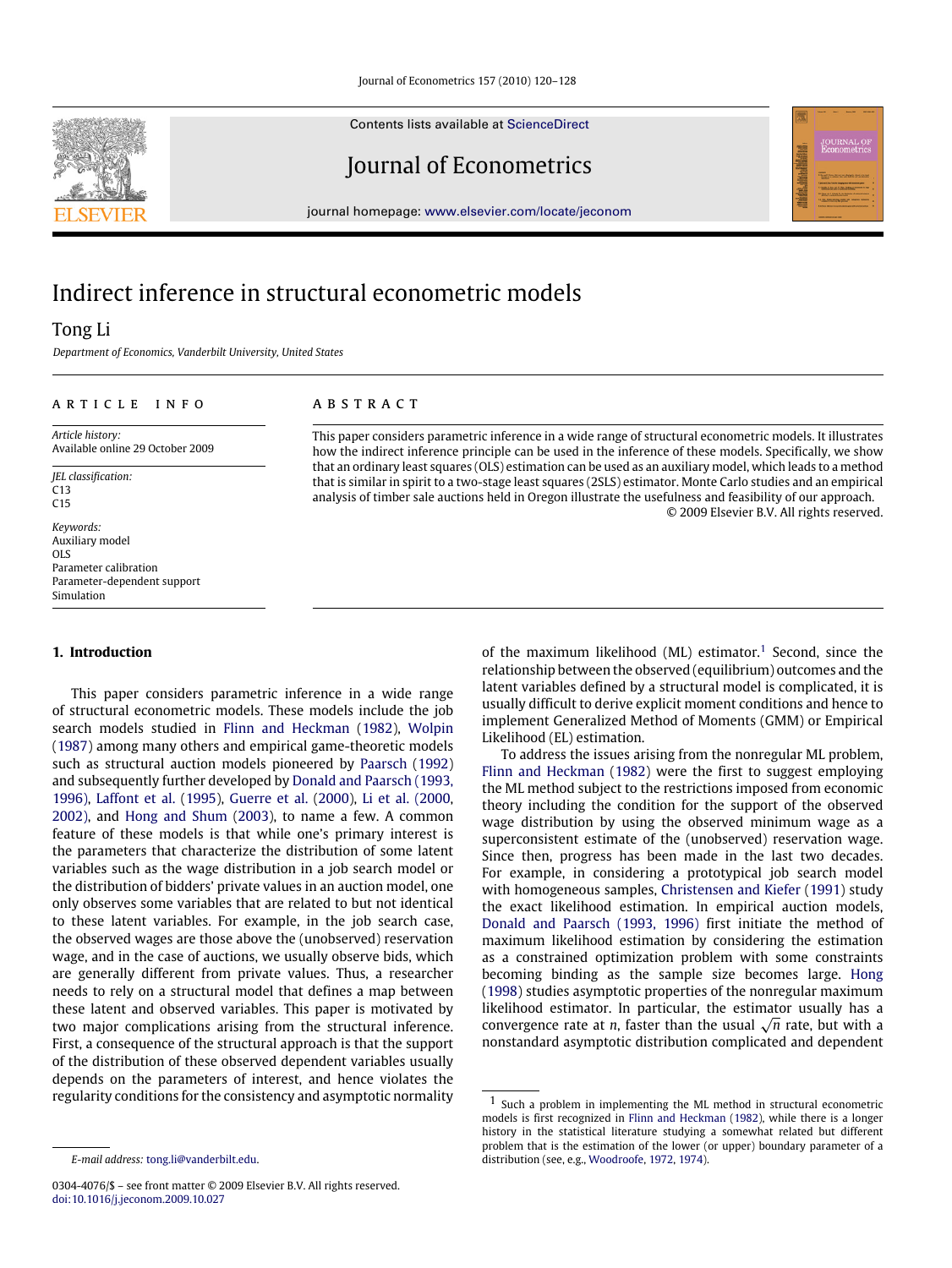on nuisance parameters. More recently, [Donald](#page--1-13) [and](#page--1-13) [Paarsch](#page--1-13) [\(2002\)](#page--1-13) propose an estimation method using the extreme order statistics, a method that is simpler to implement in practice. They show that, with discrete covariates, their estimator is also superconsistent with convergence rate *n*.

Although the aforementioned estimators have in general a convergence rate *n*, they are difficult to calculate and have limiting distributions specific to whether the covariates are discrete or continuous, and also related to the exponential distribution. This makes the inference more involved. It is thus not surprising that the focus from the recent literature has been mainly on proposing easy-to-implement estimation procedures that are consistent but may not be efficient, because at issue is how to make the estimation of structural econometric models tractable.<sup>[2](#page-1-0)</sup> See, e.g., [Laffont](#page--1-5) [et al.](#page--1-5) [\(1995\)](#page--1-5), [Bajari](#page--1-14) [\(1998\)](#page--1-14), [Hong](#page--1-9) [and](#page--1-9) [Shum](#page--1-9) [\(2003\)](#page--1-9), among others. This paper follows this line of literature in aiming to provide a computationally convenient procedure for estimating the structural models discussed above.<sup>[3](#page-1-1)</sup> Specifically, we show that the indirect inference principle recently developed by [Smith](#page--1-15) [\(1993\)](#page--1-15), [Gourieroux](#page--1-16) [et al.](#page--1-16) [\(1993\)](#page--1-16), and [Gallant](#page--1-17) [and](#page--1-17) [Tauchen](#page--1-17) [\(1996\)](#page--1-17) can be used in proposing a computationally convenient estimator that has the standard root-*n* asymptotic normality. In particular, the estimation involves two steps. In a first step, an auxiliary model that is easy to estimate is estimated using the real data to get estimates for those auxiliary parameters, which are functions of the structural parameters of interest. In the second step, the structural model is simulated and the simulated data are used to estimate the auxiliary parameters. The estimates for the structural parameters are obtained when some criterion that measures the difference between these estimates for the auxiliary parameters obtained from the actual data at the first step and from the simulated data at the second step is minimized. While the principle of indirect inference is proposed by [Smith](#page--1-15) [\(1993\)](#page--1-15), [Gourieroux](#page--1-16) [et al.](#page--1-16) [\(1993\)](#page--1-16), and [Gallant](#page--1-17) [and](#page--1-17) [Tauchen](#page--1-17) [\(1996\)](#page--1-17) as a general estimation principle in estimating otherwise intractable econometric models, at issue is how to choose an appropriate auxiliary model in a particular problem. Although in principle a pseudo maximum likelihood estimation (PMLE) can be used for the first-stage auxiliary model, where a possibly misspecified likelihood function can be maximized, we offer a particular choice for the auxiliary models for its intuitive appeal and attractive computational convenience. Specifically, we demonstrate that an ordinary least squares (OLS) estimation can be used as an auxiliary model. This is an interesting approach for several reasons. First, using OLS as an auxiliary model significantly enhances the computational efficiency. Second, nonlinear functions of the covariates that the structural model conditions on can be used as additional instruments in the OLS estimation; the resulting indirect inference estimator can be more efficient because the use of the additional instruments makes the structural model of interest over-identified. Third, the auxiliary parameters have the interpretation of reduced-form parameters, and hence our method makes the connection between the modern structural econometric models and the conventional Cowles Commission

structural simultaneous equations models.<sup>[4](#page-1-2)</sup> Lastly, noting that many empirical studies have used the reduced-form approach to conduct analysis given the complications of a structural analysis, our approach offers an effective way to bridge the gap between the reduced-form and structural approaches through the indirect inference principle.

Besides the advantage of computational convenience, our approach makes inference in structural models feasible. For example, model specification and hypothesis testing can be made readily within the framework of the indirect inference. In addition, since the encompassing method for selecting between two nonnested models have been extended to the case where an indirect inference estimator is used for either/both alternative models (see, e.g., [Dhaene](#page--1-22) [et al.,](#page--1-22) [1998\)](#page--1-22), our approach can be adapted to distinguishing between non-nested structural models such as two different equilibria, or two competing primitive models. Another advantage of our approach is that it can be less sensitive to the outliers than the extreme order statistics-based estimator and the constrained MLE, which both heavily rely on the extreme values of the observations.

We conduct Monte Carlo studies to demonstrate the usefulness and feasibility of our methods. Moreover, we apply our method to analyze timber sale auctions that were held in Oregon and organized by the Oregon Department of Forestry. We use the method proposed in the paper to provide a structural analysis to this new data set by estimating the distribution of private values accounting for the heterogeneity of the auctioned timber lots.

This paper is organized as follows. Section [2](#page-1-3) is devoted to proposing a unified approach for using the indirect inference principle in structural econometric models. Section [3](#page--1-23) presents Monte Carlo results that demonstrate the usefulness and feasibility of our approach. Section [4](#page--1-24) is devoted to the empirical application. Section [5](#page--1-25) concludes.

#### <span id="page-1-3"></span>**2. Indirect inference in structural econometric models**

### *2.1. The canonical model*

We present in this subsection the basic or canonical model that will be studied. In structural modeling, we are interested in estimating the distribution of a latent variable, say,  $v$ , with a known support on  $[a, b]$ . Suppose that the distribution of  $v$ conditioning on some covariates is parameterized by a vector of *K* parameters  $\theta \in \Theta$ , where  $\Theta$  is a compact set in  $\mathbb{R}^K$ . Denote this distribution by  $F(\cdot|\mathbf{x}, \theta)$ , where  $\mathbf{x} \in \mathcal{F} \subset \mathbb{R}^q$  is a vector of *q* variables that are used to control for the observed heterogeneity. The corresponding density is denoted by  $f(\cdot|\mathbf{x}, \theta)$ . The true value of the structural parameters is denoted by  $\theta^0$ . While v is partially or fully unobserved, we observe a (dependent) variable *y*, which, as a result of the structural modeling, has a density also dependent on  $\theta$ with a support on  $[h_1(\mathbf{x}, \theta), h_2(\mathbf{x}, \theta)]$ . We denote the distribution of *y* as  $G(\cdot|\mathbf{x}, \theta)$  and the corresponding density as  $g(\cdot|\mathbf{x}, \theta)$ . Also, assume that *n* independent observations  $y_i$  and  $\mathbf{x}_i$ ,  $i = 1, \ldots, n$ are available for both  $\nu$  and  $x$ . Note that, if  $\nu$  were observed, then estimation of  $\theta$  could be done as a straightforward application of the ML method. However, we do not observe  $v$ . Therefore a main objective of the structural approach is to estimate the structural parameters  $\theta^0$  using the observations on both *y* and **x**. We have the following assumption on the latent density  $f(\cdot|\mathbf{x}, \theta)$ .

A1: For each  $\theta \in \Theta$ ,  $f(\cdot | \cdot, \theta)$  is a Borel measurable function on  $[a, b] \times E$ ; and for each  $(v, \mathbf{x}) \in [a, b] \times E$ ,  $f(v|\mathbf{x}, \cdot)$  is a continuous function on  $\Theta$ .

<span id="page-1-0"></span><sup>2</sup> In fact, [Chernozhukov](#page--1-18) [and](#page--1-18) [Hong](#page--1-18) [\(2004\)](#page--1-18) and [Hirano](#page--1-19) [and](#page--1-19) [Porter](#page--1-19) [\(2003\)](#page--1-19) show that for structural models with parameter-dependent support, the (constrained) ML estimator is generally inefficient, but the Bayes estimator is efficient according to the local asymptotic minmax criterion for standard loss functions such as the squared error loss.

<span id="page-1-1"></span><sup>3</sup> Some structural models such as the equilibrium search models [\(Eckstein](#page--1-20) [and](#page--1-20) [Wolpin,](#page--1-20) [1990;](#page--1-20) [Hong](#page--1-21) [and](#page--1-21) [Shum,](#page--1-21) [2001\)](#page--1-21) do not have the parameter-dependent support problem for the MLE. But the implementation of the MLE in these models can also be computationally demanding. The method proposed in this paper can be applied to these models as well.

<span id="page-1-2"></span><sup>4</sup> See [Heckman](#page--1-26) [\(2001\)](#page--1-26) for an insightful overview on the development of structural econometrics.